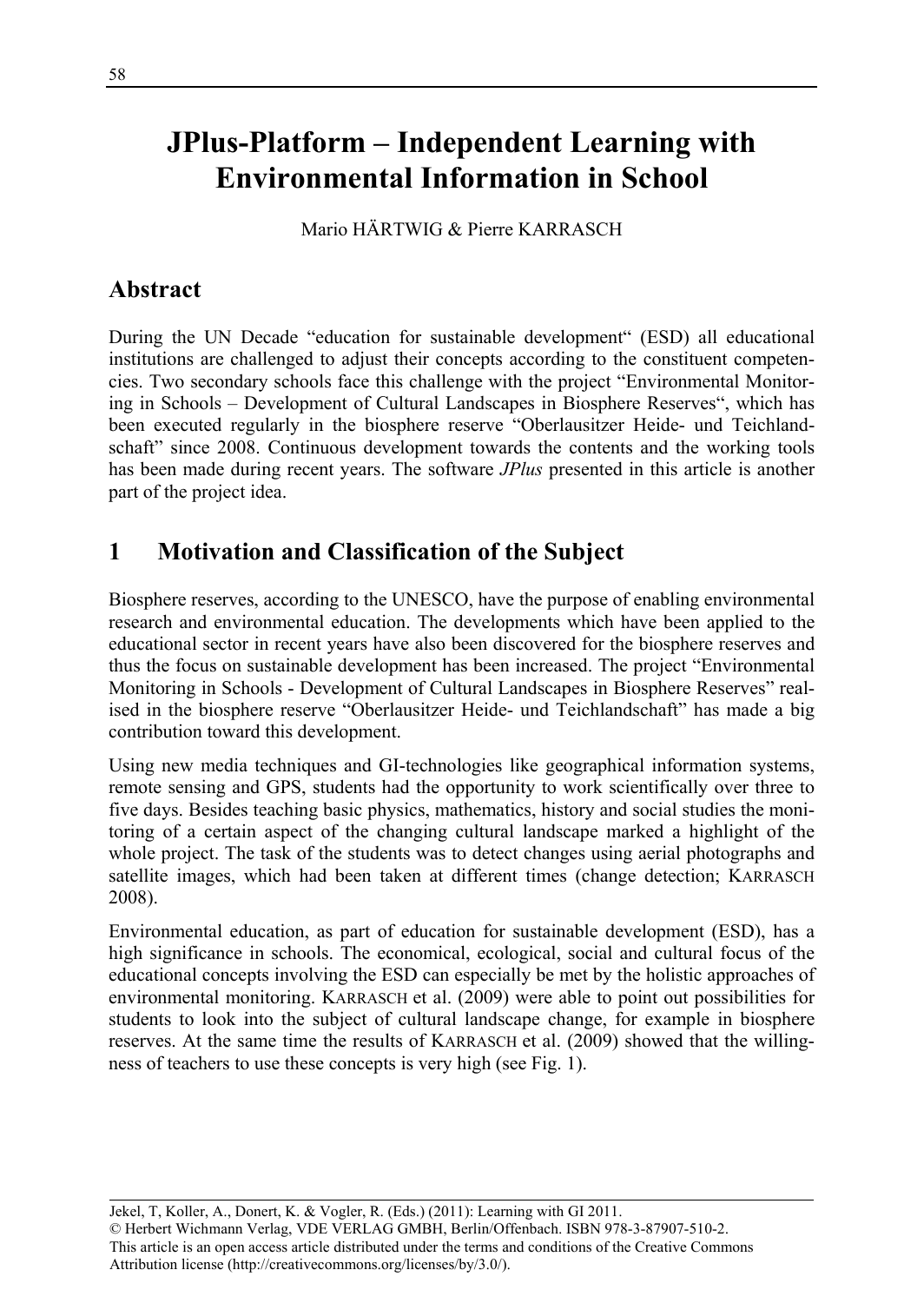

**Fig. 1:** Willingness to use geographical information systems (Saxony); left: elementary school  $(n=56)$ , middle: secondary school  $(n=52)$ , right: academic high school (n=28); (KARRASCH et al. 2010).

In the past these concepts have been realised with commercial software. The main advance of these products is a high functionality. This complexity, however, is often overwhelming for students. The goal is to provide specific tools which allow accomplishing the demands of the ESD-concepts. This has been achieved by a learning environment, realised in the programming language Java, which has been developed in order to considerably simplify the work with the students.

#### **2 Goals and Requirements towards the Learning Environment**

JEKEL (2008) declares that the utilisation of GI-Technologies during class has the danger of "ending up as some kind of software training, whose educational value is hard to relate because of the short half life of the technology on the one hand and the missing real life applications on the other." Therefore just using GI-Technologies in order to make the geography classes more interesting is not enough (see STROBL 2004, JEKEL 2008). The primary goal has to be the promotion of spatial thinking and action. The use of GI-technologies comes after this. The Area of the biosphere reserve provides an excellent opportunity to work problem-oriented and with GI-Technologies.

The utilisation of geographical information systems, remote sensing and GPS is put into context. Thus, not only orienteering and illustration competences which are almost always considered by GI-Technologies are promoted. In the context of the changing cultural landscape other competences can be included (KMK 2005). These are:

- issue competence
- orienteering competences
- methodical competences
- illustration competences
- social competences

Besides the problem-orientation (see GRÄSEL 1997, REINMANN-ROTMEIER et al. 1994). BARTH (2007) also regards self-monitoring (see SHIN 1998, FRIEDRICH & MANDL 1997,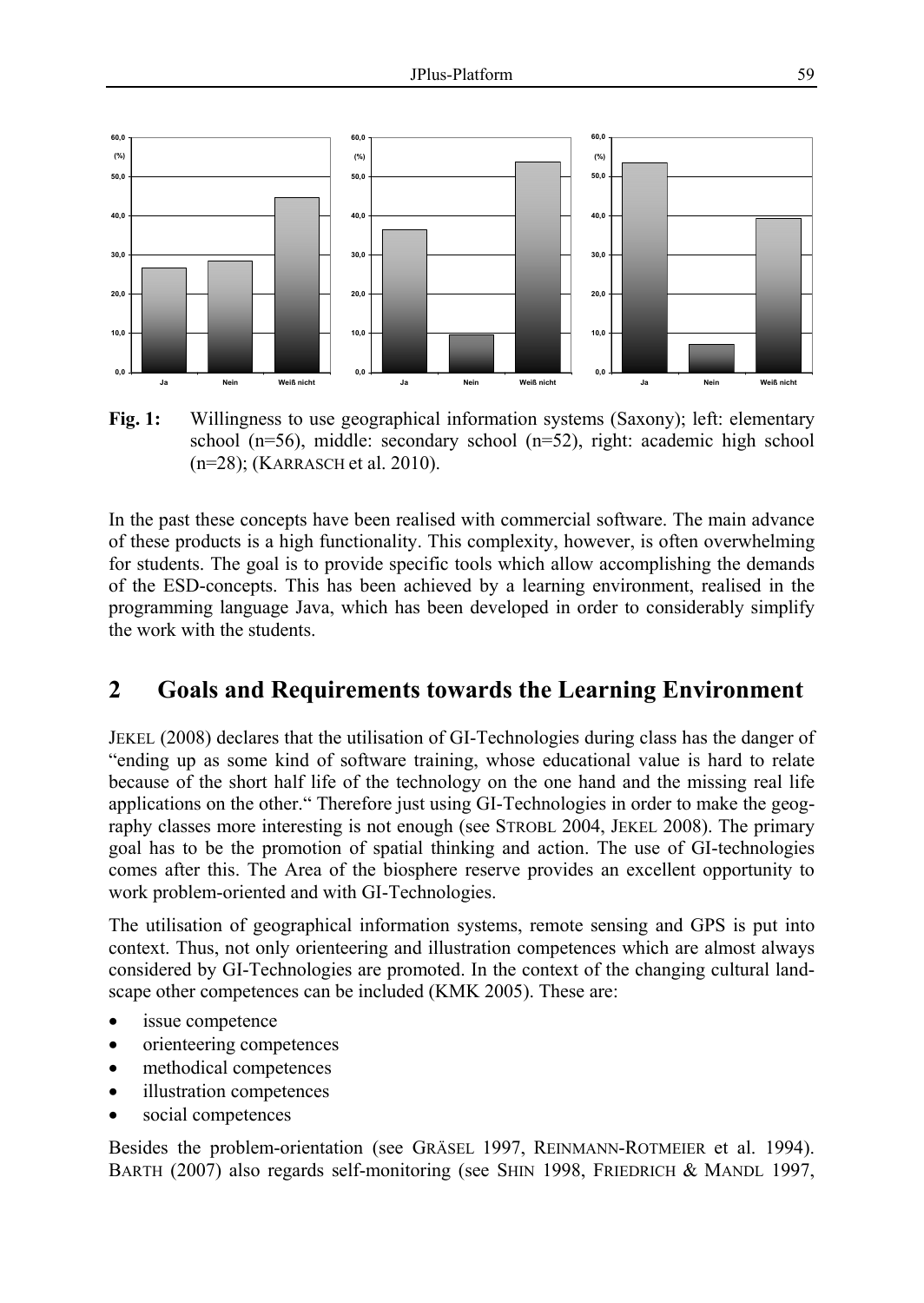GNAHS et al. 1998) and collaboration (KOSCHMANN 1996, SCHULMEISTER 2001, ARNOLD 2003) as the main elements of computer based competence acquisition.

The task at hand is to provide tools which arrange learning environments in terms of sustainable development. These tools should offer an open and explorative learning process to allow an individual, trainee-centred and self-organised learning (see SCHULMEISTER 2005, ELEN et al. 2000, ZIMMER 1997).

In the case of "Environmental Monitoring in Schools - Cultural Development in Biosphere Reserves", commercial software, such as ERDAS Imagine, was used. During 2010 the available network of the biosphere reserve "Oberlausitzer Heide- und Teichlandschaft", the participating schools and the Institute of Photogrammetry and Remote Sensing made it possible to start the development of a tool, which was able to fulfil the requirements given by the project concept. These requirements apply to the technical components (see table 1) and the competence orientation.

| Table 1. | Requirements towards a digital-mage-processing-tool for adolescents within<br>the project "Environmental Monitoring in Schools – development of cultural |
|----------|----------------------------------------------------------------------------------------------------------------------------------------------------------|
|          | landscapes in Biosphere Reserves".                                                                                                                       |

**Table 1:** Requirements towards a digital-image-processing-tool for adolescents within

| tools                                              | handling                                                        | terms of use                                           |
|----------------------------------------------------|-----------------------------------------------------------------|--------------------------------------------------------|
| multispectral classification                       | simple handling                                                 | free of charge<br>(biosphere reserve)                  |
| change detection between<br>different time periods | clearly arranged and<br>comprehensible<br>(transparency)        | platform independent                                   |
| distance image of the<br>feature space             | specialised controls for<br>teachers                            | executable without in-<br>stallation                   |
| display of classification<br>statistics            | feasibility during one learn-<br>ing unit $(90 \text{ min})$ .) | detailed help function                                 |
| implementing of overlay<br>functions               | scientific layout                                               | capable of handling free<br>or low-cost satellite data |
| display of maps                                    |                                                                 | TIFF as standard format                                |
| zoom feature for improved<br>orientation           |                                                                 |                                                        |
| printability of all documents                      |                                                                 |                                                        |

From these requirements JPlus, a Java application for **p**latform independent **l**earning with environmental (**U**mwelt) information in **S**chools was developed.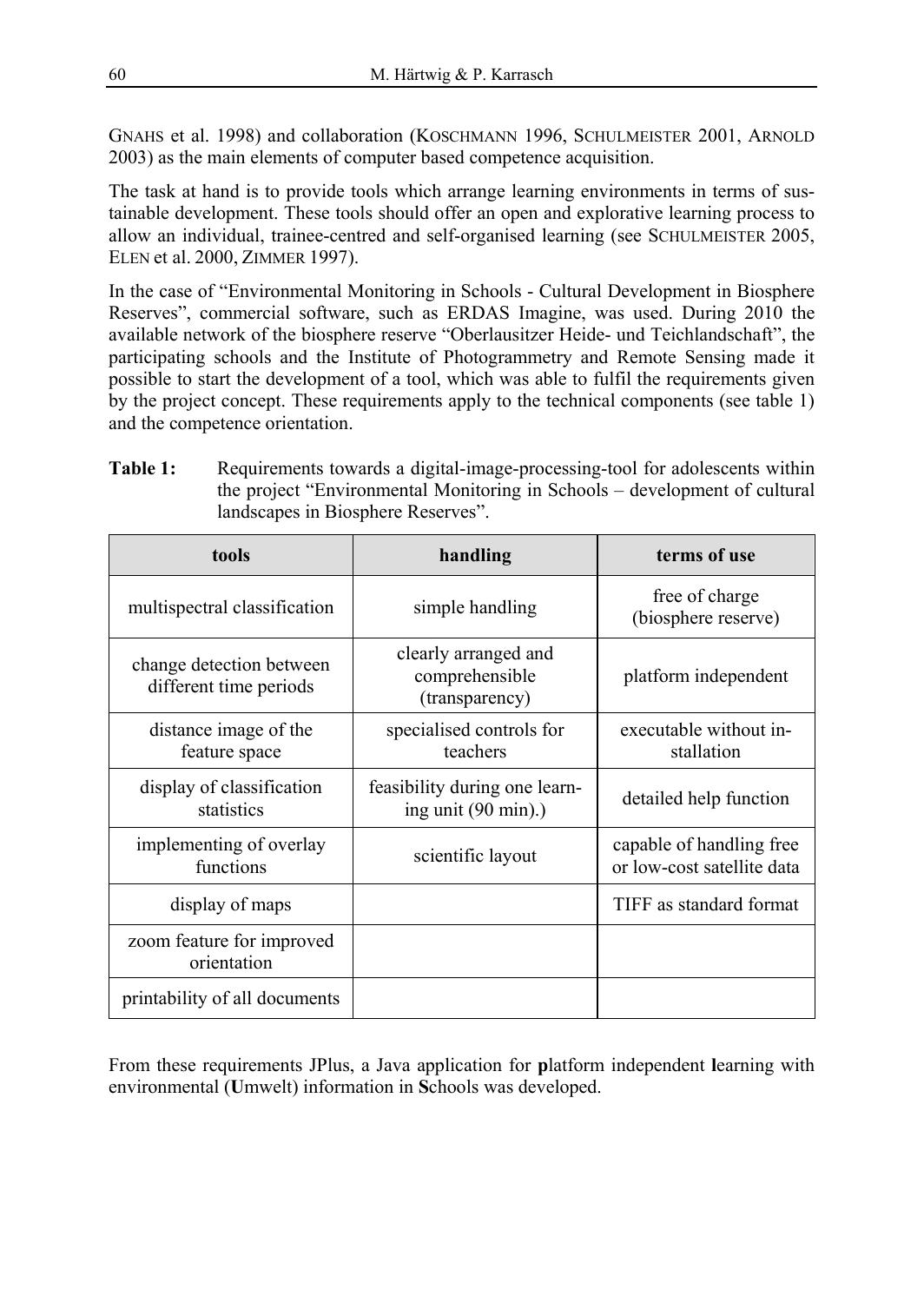## **3 Implementation of the Learning Environment**

#### **3.1 Structure of the computer program and spheres of competence**

The program structure and the involved tasks are oriented to the competences provided by the KMK (2005), which were described in section 2. Table 2 displays the tasks of the students and accordingly the course of the program.

| tasks                                                | tools                                        | spheres of competence                            |
|------------------------------------------------------|----------------------------------------------|--------------------------------------------------|
| orientation inside an image                          | zoom feature                                 | orienteering competence                          |
| creation of training areas                           | class editor                                 | orienteering competence<br>methodical competence |
| illustration land use and land<br>cover              | classification algorithm<br>minimum distance | illustration competence                          |
| estimation of the quality of<br>own work             | classification statistic                     | methodical competence<br>illustration competence |
| illustration of change in land<br>use und land cover | change Detection                             | issue competence<br>illustration competence      |
| evaluation of change                                 | based on results/<br>export as pdf           | social competence                                |

**Table 2:** Program flow of JPlus (tasks, tools, spheres of competence).

With the help of the zoom feature students are able to navigate autonomously. The goal is to "orientate in virtual reality and to put this in relation with the real world" (KMK 2005).

The following tasks of classification of land use and land cover requires as a first step the definition of training areas. This also requires orienteering competences. Furthermore, the usage of "different work techniques of geography for gathering, processing and displaying of information" made an important contribution towards the methodical competence (KMK 2005). The available class editor gives the students the possibility to get an individual result through independent work.

During the following section the actual classification of the data set will be done and displayed as a simple cartographic image on an individual basis of the training areas. This gives students the ability to "present geographical circumstances graphically as a special from of technical communication" (KMK 2005; displaying competence). The aim is that every student has the opportunity create an individual map of the area he is analysing. This individuality shows the students that their work is no tedious completion of tasks but rather that their actions have a direct impact on the result of the classification.

Besides the task of classifying a satellite image, the quality of work is an important aspect of the analysis done by the students. This is the only way for them to reflect their own actions and a possibility to understand the limits of remote sensing data. In order to allow this, two features were implemented, which make this possible in two different ways. The pupils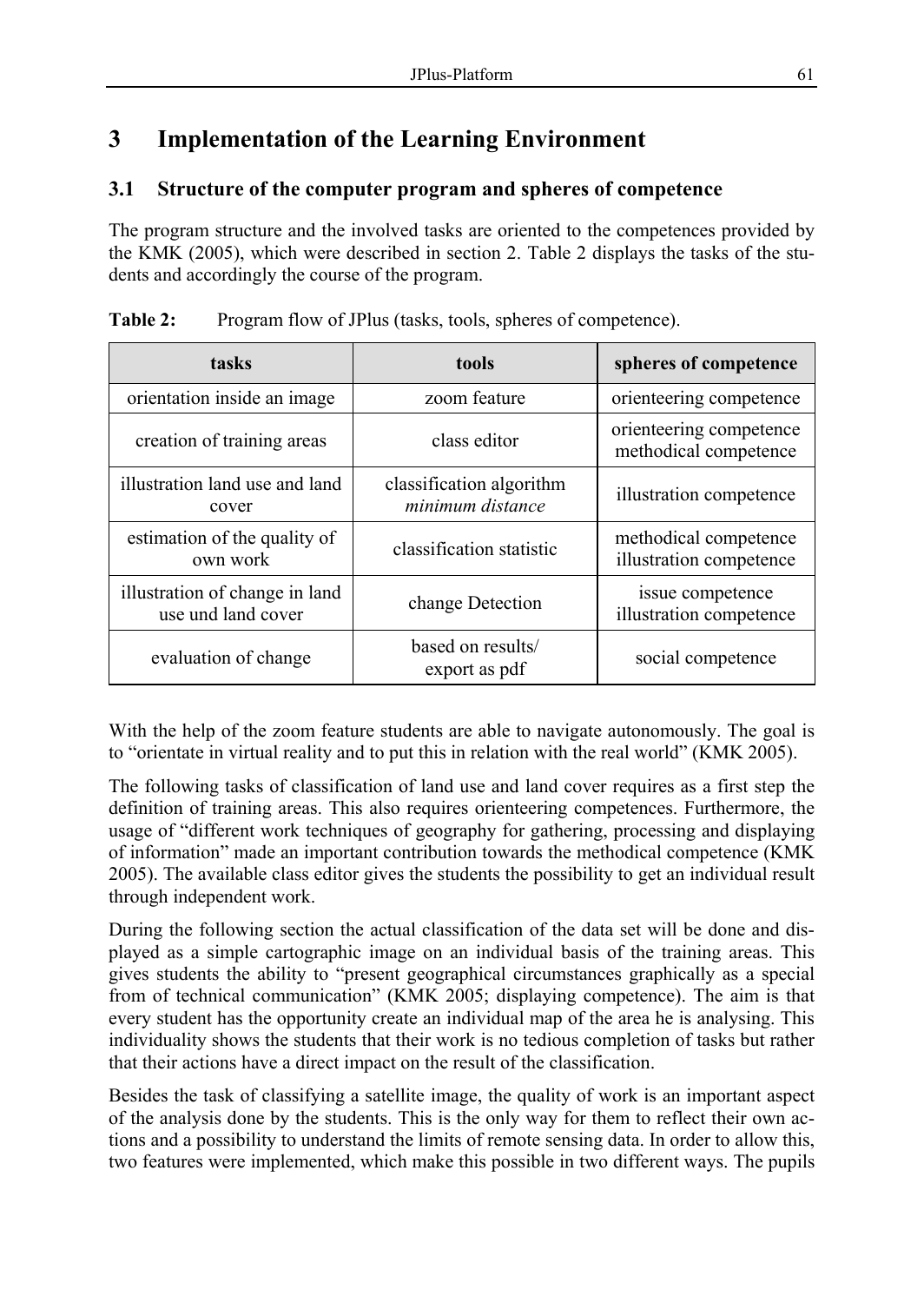have, for example, the possibility to add an overlay image with the classification results over the original satellite image in order to make statements towards the precision of the classification process. This shows which land use classes were especially difficult to classify.

Another way of visualising classification accuracy is the display of classification statistic. This is done by giving a normative standard of evaluation for each pixel. Students gain quantitive data about the grade of their work. The data is scalded from very good to fail. It is calculated with the reference areas chosen by the students (training areas) and it is based on the statistical spread of the reference pixel around the centre of the respective land use class in the spectral feature space. The normative rating is then done by multiplying the standard deviation (see Fig. 2).



**Fig. 2:** Classification statistic – JPlus (own illustration)

Besides the ability of teaching of illustration competences by which "complex connections can easily made evident" the statistic enables the students to analyse the "theories and models towards their information value" (KMK 2005).

The execution of *change detection* itself makes a contribution in terms of teaching illustration competences. The primary goal of this part of the tasks is however the enhancement of issue competences. First and foremost is the detection of human-range relations. Based on the biosphere reserve the *change detection* gives students the possibility to "get to know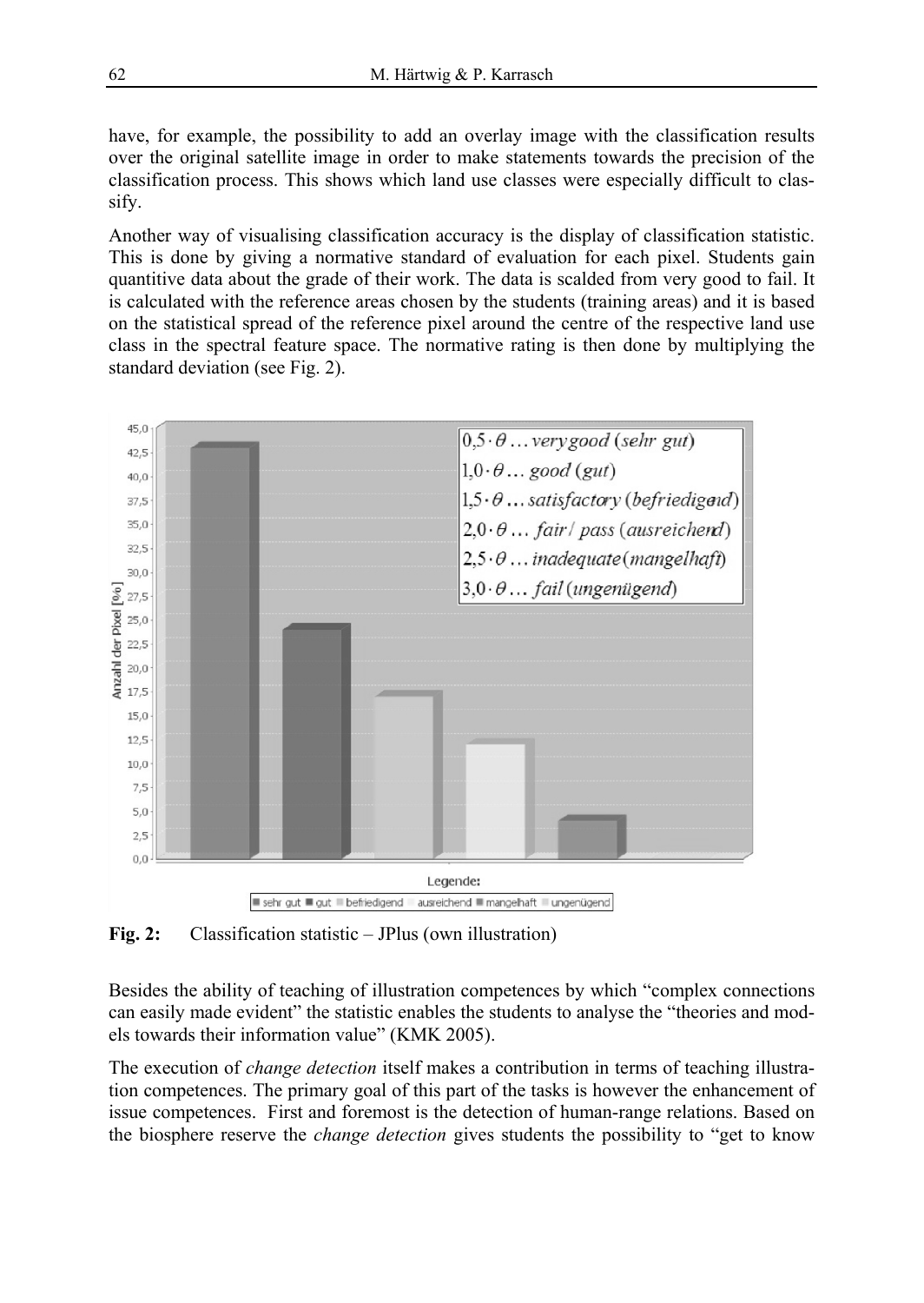different ecological, political and socio-cultural influences in processes of spatial development and find approaches to resolve competing claims among interest" (KMK 2005).

The comprehension of aerial photographs and satellite images at different times is based on the absolute and relative difference between equal image layers. The most suitable layer can be chosen based on the respective task (near infrared for change of vegetation for example).

Experience shows that sustainable knowledge can best be gathered by student if the right teaching aids are available. The supply of this software is possible, however it is questionable to what extend the students would keep on using it in the future. For this reason the program offers an export of the results as a pdf-file. This makes it possible to print out the personal results and append them with the other coursework.

The aim of the whole program is to evaluate the results of the classification and change detection process. Students at this point have learned that cultural landscapes have changed. This can have different forms and relate to a change in vegetation or different forms of post-mining landscapes. The task of the students is it to evaluate and take a stand on these processes. The impact on the cultural landscape and the behaviour of the students themselves and their reaction form the basis of the conflicts between the human being and the environment.

The goal is that students "are able to make justified evaluative and value judgements based on different perspective on conflicts" (KMK 2005). Working in groups and adding different stakeholders from around the biosphere reserve underlines the significance of the social competences.

#### **3.2 Graphical user interface of JPlus**

Most of this program was realised as part of student research project. The learning environment was completely written in Java, a solid object orientated programming language which runs on almost every platform (e.g. Windows, Linux). In contrast to many other programming languages, the Java compiler first generates Java bytecode which is later translated by the Java Runtime Environment (JRE) into platform-specific machine code at the program execution time. This requires the runtime environment (Java Runtime Environment - JRE), to be preinstalled on the respective system. The JRE can be downloaded for free at http://www.java.com. When designing Java, Sun Microsystems attached great importance to platform-independency, robustness and security.

The design of the programming language reduces the possibility of a crash dramatically (robustness). This makes Java especially useful for school computers with different specifications. This fulfils many demands (table 1), especially in the field of requirements.

#### **3.3 Availability of the software**

It is scheduled at this time to make the software available for representatives of environmental education, or rather education for sustainable development in German biosphere reserves, for free. Any further use by different groups needs the authorization of the authors. A demo version of the software that only has the classification feature with three classes can be found under http://BfNe-Sachsen.de.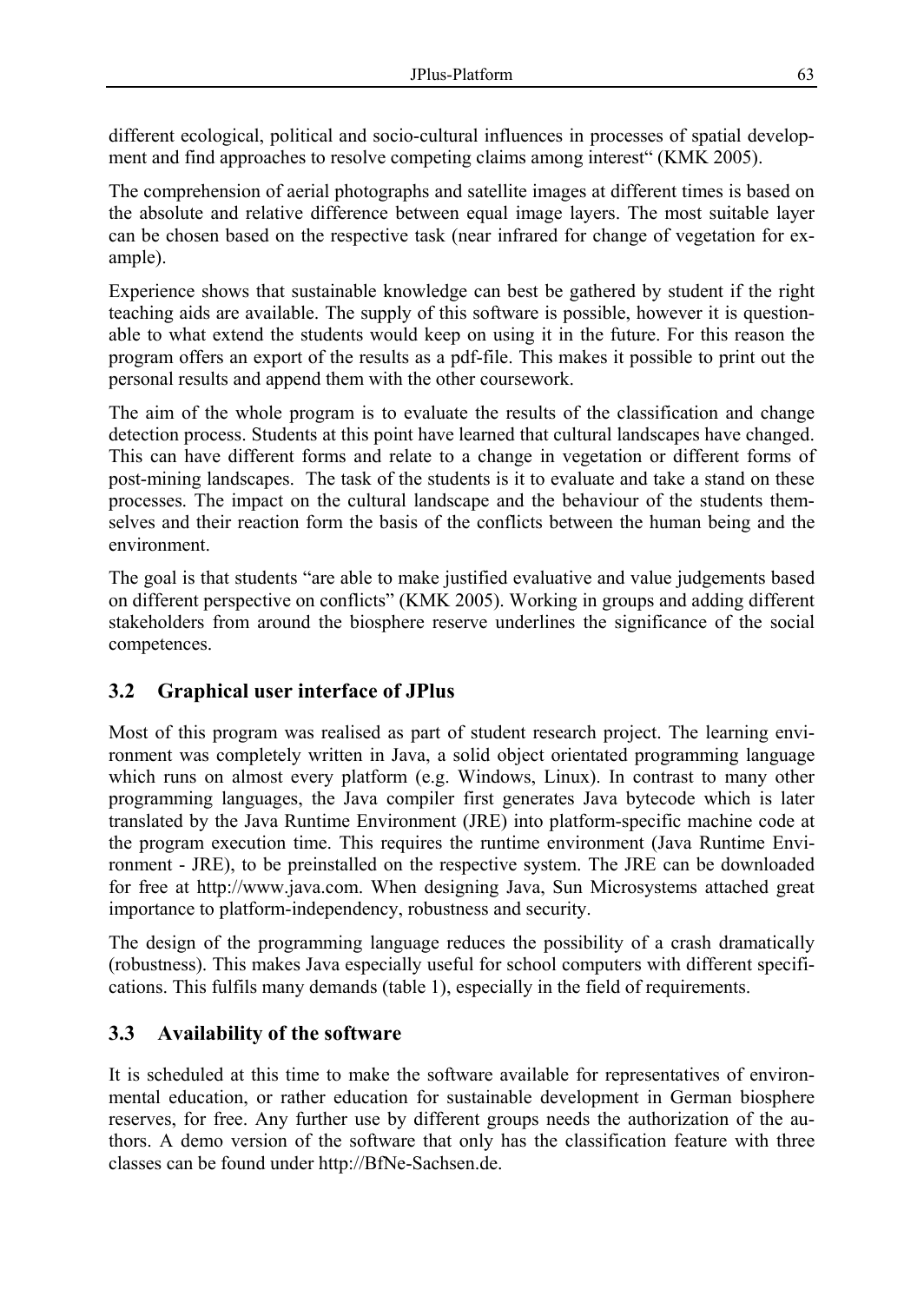

**Fig. 3:** Graphical user interface (GUI)

## **4 Conclusion**

The software JPlus is another component of the project "Environmental Monitoring in Schools – Development of Cultural Landscapes in Biosphere Reserves". With this software it is possible to edit digital images goal-oriented, adapted towards the work of students. The design of the software was clearly oriented towards the central goal of decision-making and responsibility. Nevertheless it is mainly a tool to archive the goals of education for sustainable development. The structure of the program enables continuous expansion of the function volume.

## **References**

- ARNOLD, P. (2003), Kooperatives Lernen im Internet: Qualitative Analyse einer Community of Practice im Fernstudium. Bd. 23. Münster: Waxmann Verlag.
- BARTH, M. (2007), Gestaltungskompetenz durch Neue Medien? Die Rolle des Lernens mit neuen Medien in der Bildung für eine nachhaltige Entwicklung. BWV – Berliner Wissenschaftsverlag, Institut für Umweltkommunikation, Universität Lüneburg.
- ELEN, J.. LOWYCK, J. & VAN DEN BERG, B. (2000): Virtual University: Will Learning Benefit? In: Socio-economics of virtual universities: Experiences from open and distance higher education in Europe. Weinheim: Beltz Deutscher Studien Verlag, pp. 185-211.
- FRIEDRICH, H. F. & MANDL, H. (1997), Multimediale Lernumgebungen in der betrieblichen Weiterbildung. Gestaltung, Lernstrategien und Qualitätssicherung. Neuwied: Hermann Luchterhand Verlag.